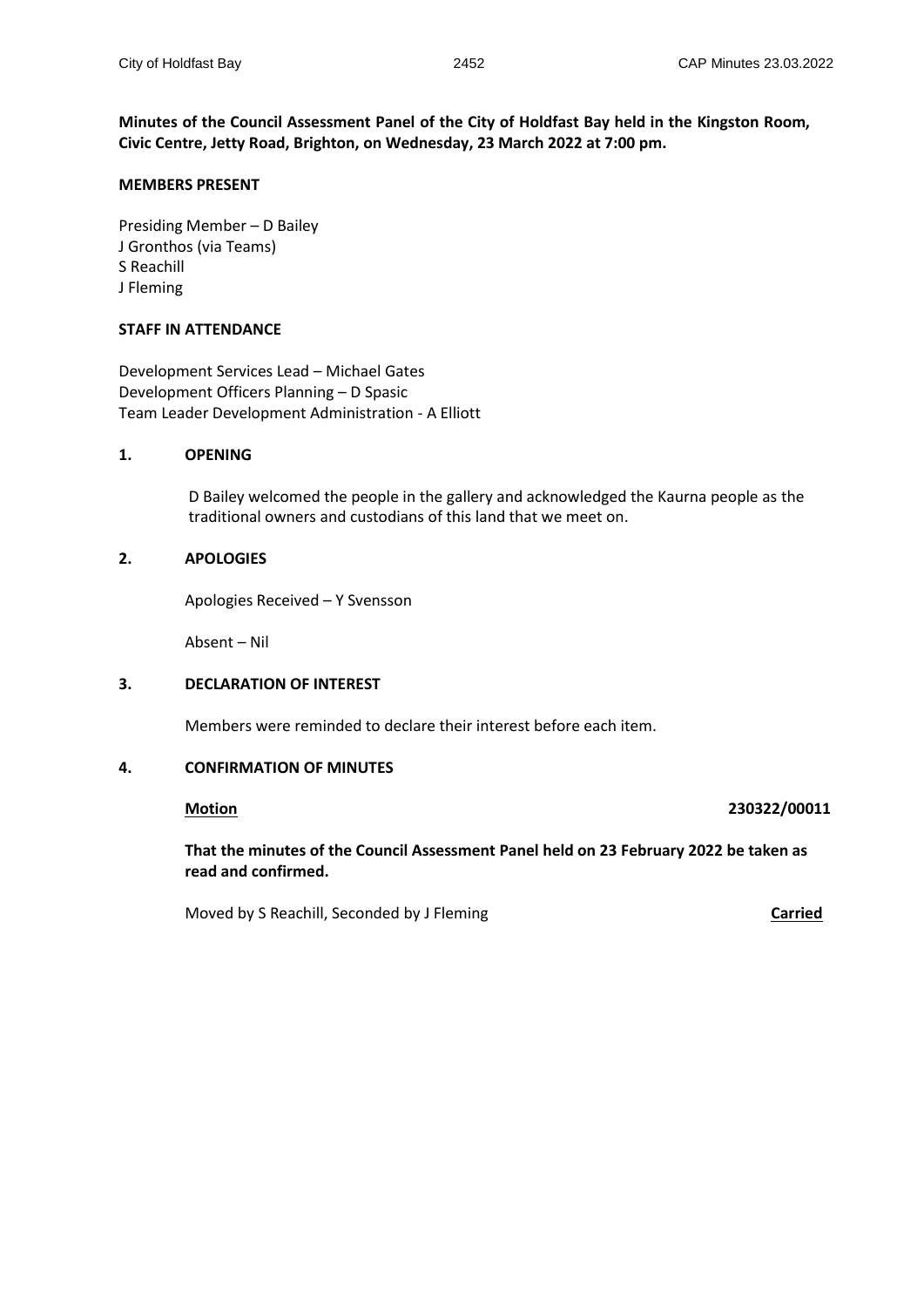# **5. COUNCIL ASSESSMENT MATTERS**

# **5.1 Somerton Surf Life Saving Club Incorporated, 57 Repton Road, North Brighton (Report No 62/22)**

| <b>DEVELOPMENT NO.:</b>      | 21029363                                             |  |
|------------------------------|------------------------------------------------------|--|
| <b>APPLICANT:</b>            | Somerton Surf Life Saving Club Incorporated          |  |
| <b>ADDRESS:</b>              | 57 REPTON RD NORTH BRIGHTON SA 5048                  |  |
| <b>NATURE OF</b>             | Change of use for the upstairs portion of the        |  |
| <b>DEVELOPMENT:</b>          | building to a Bistro and function centre in addition |  |
|                              | to the existing use as a sports club                 |  |
| <b>ZONING INFORMATION:</b>   | Zones:                                               |  |
|                              | • Conservation                                       |  |
|                              | • Open Space                                         |  |
|                              | <b>Overlays:</b>                                     |  |
|                              | • Airport Building Heights (Regulated)               |  |
|                              | • Building Near Airfields                            |  |
|                              | • Coastal Areas                                      |  |
|                              | • Coastal Flooding                                   |  |
|                              | • Heritage Adjacency                                 |  |
|                              | • Prescribed Wells Area                              |  |
|                              | • Regulated and Significant Tree                     |  |
|                              | <b>Technical Numeric Variations (TNVs):</b>          |  |
|                              | • Finished Ground and Floor Levels                   |  |
|                              | • Concept Plan                                       |  |
| <b>LODGEMENT DATE:</b>       | 14 Oct 2021                                          |  |
| <b>RELEVANT AUTHORITY:</b>   | <b>Council Assessment Panel</b>                      |  |
| <b>PLANNING &amp; DESIGN</b> | 2021.15                                              |  |
| <b>CODE VERSION:</b>         |                                                      |  |
| <b>CATEGORY OF</b>           | Code Assessed - Performance Assessed                 |  |
| <b>DEVELOPMENT:</b>          |                                                      |  |
| <b>NOTIFICATION:</b>         | Yes                                                  |  |
| <b>RECOMMENDING</b>          | <b>Michael Gates</b>                                 |  |
| <b>OFFICER:</b>              | Development Services (Planning and Building) Lead    |  |
| <b>REFERRALS STATUTORY:</b>  | <b>No Referrals</b>                                  |  |
| <b>REFERRALS NON-</b>        | <b>Engineering - Traffic</b>                         |  |
| <b>STATUTORY:</b>            |                                                      |  |

**Speakers:** Sarah Cutbush, Verity Hall, Alan Thwaites, David Barone (Jensen Plus), Trevor Pavlovich, Davey Taylor and Phil Brunning on behalf of the applicant

J Gronthos departed the meeting at 8.00 pm J Gronthos joined the meeting at 8.10 pm

# **Motion 230322/00012**

That the Council Assessment Panel delegate granting planning consent to the Assessment Manager, subject to suitable range of conditions, in particular the interface between land use issues, including hours of operation, number of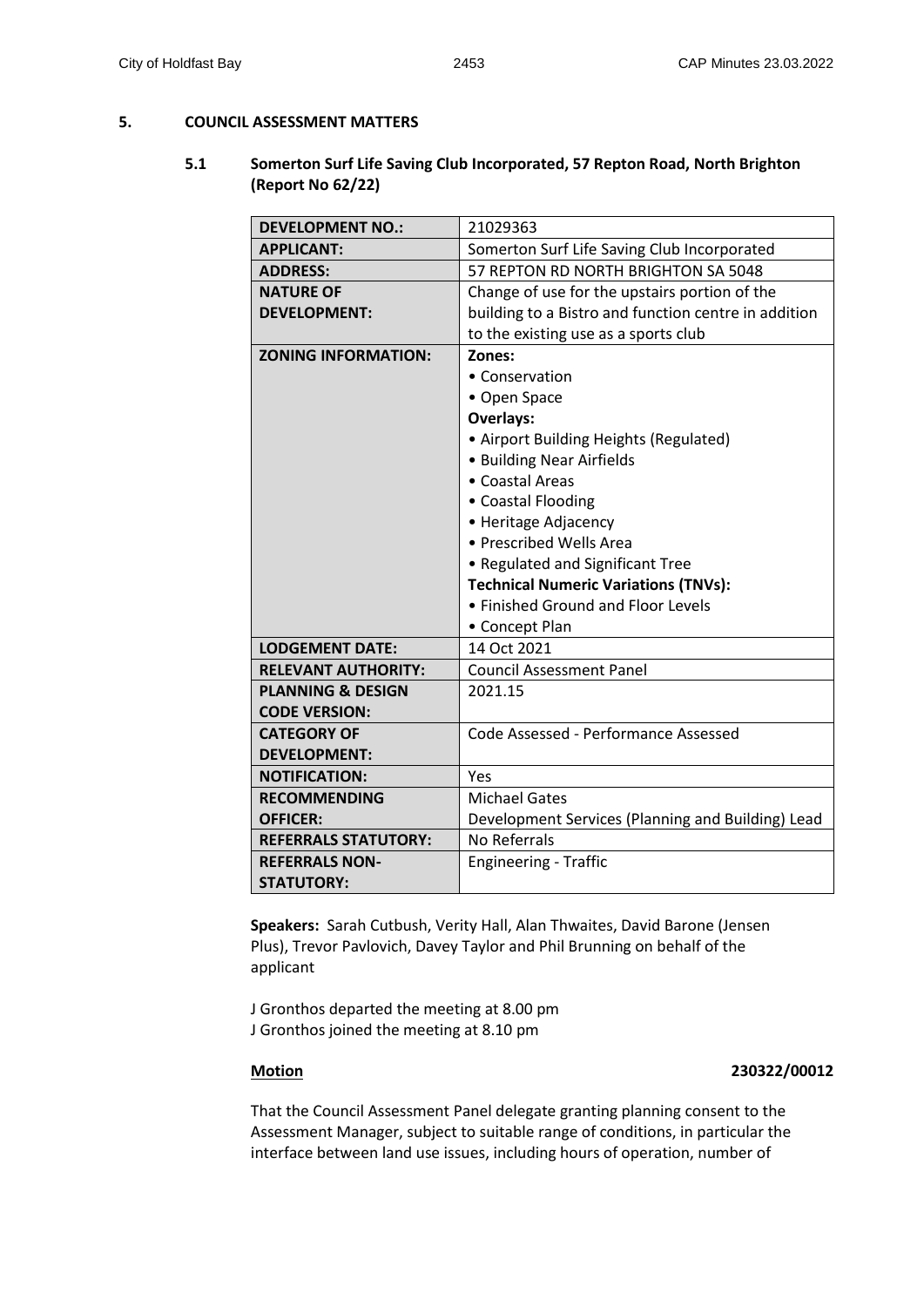functions per week, acoustic measures, closure of the eastern balcony, external handling of bottles and crates including hours, using below as a draft:

- 1. The development granted approval shall be undertaken and completed in accordance with the stamped plans and documentation, except where varied by conditions below.
- 2. The development be limited to no more than 130 patrons at any one time.
- 3. That the development operating hours are: 11:00 AM to 11:00 PM on Wednesday 11:00 AM to 11:00 PM on Thursday 11:00 AM to Midnight on Friday and Saturday 11:00 AM to 11:00 PM on Sunday.
- 4. The development operates in accordance with the Sonus report July 2021 reference S6943C2.
- 5. The door and louvres to the eastern balcony to remain closed and the balcony not accessible during operating hours.
- 6. That bottle waste cannot be emptied after 9.00pm
- 7. Only provide entertainment through an in house system which incorporates a limiting device. The system must be maintained the above maximum music levels regardless on the input. An audio visual specialist will be required to confirm the requirements for and to implement the above system. An acoustic engineer will be required to confirm the system is calibrated to achieve the above levels.

Maintain the following maximum music levels when measured at the eastern glazing:

|                   | *****************<br> | Octave Band (Hz)           |             |                            |              |       |                                             |                      |
|-------------------|-----------------------|----------------------------|-------------|----------------------------|--------------|-------|---------------------------------------------|----------------------|
|                   |                       | <br>                       | <b></b><br> | <b></b><br>------------    | <b></b><br>. | <br>  | <b>****************</b><br>---------------- | <br>---------------- |
| <br>loise level i | <br><b>ARRESTED</b>   | <br><b><i>Bassaner</i></b> | .<br>       | <br><b><i>BARRASSA</i></b> | <br>         | .<br> | <br><b>ARRESTED</b>                         | <br>1.1.1.1.1.1.1    |

Moved J Fleming, Seconded S Reachill **Carried**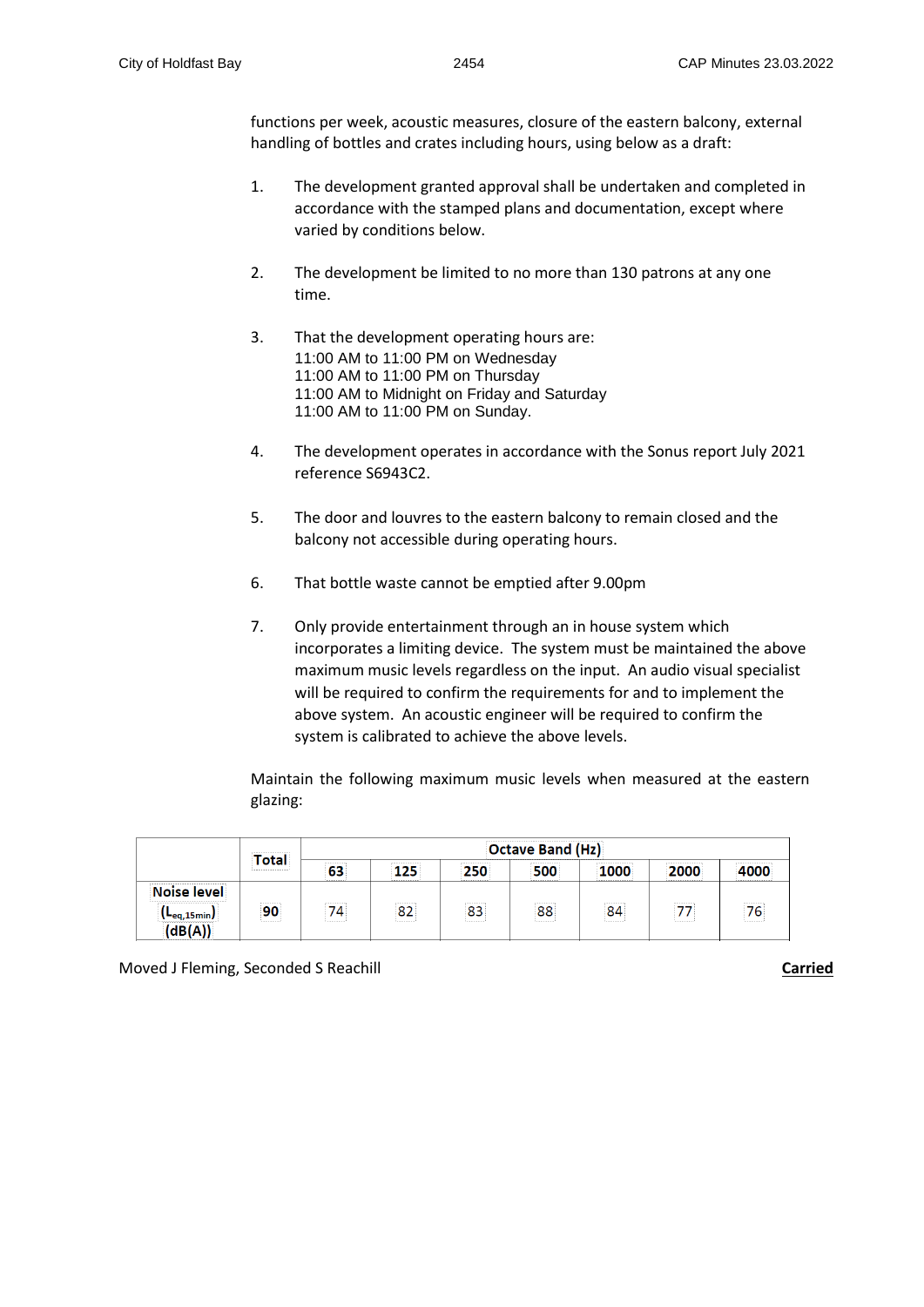# **DEVELOPMENT NO.:** 21036450 **APPLICANT:** Brett Fleetwood **ADDRESS:** 38 TARLTON ST SOMERTON PARK SA 5044 **NATURE OF DEVELOPMENT:** Carport attached to side of dwelling, shed in rear yard, and verandahs **ZONING INFORMATION: Zones:** • General Neighbourhood **Overlays:** • Airport Building Heights (Regulated) • Affordable Housing • Building Near Airfields • Hazards (Flooding) • Hazards (Flooding - General) • Prescribed Wells Area • Regulated and Significant Tree • Stormwater Management • Urban Tree Canopy **LODGEMENT DATE:** | 16 Nov 2021 **RELEVANT AUTHORITY:** Assessment panel/Assessment manager at City of Holdfast Bay **PLANNING & DESIGN CODE VERSION:** 4 November 2021 **CATEGORY OF DEVELOPMENT:** Code Assessed - Performance Assessed **NOTIFICATION:** Yes **RECOMMENDING OFFICER:** Dean Spasic Development Officer - Planning

# **5.2 Brett Fleetwood, 38 Tarlton Street, Somerton Park (Report No 63/22)**

**Speakers:** Brian and Patricia Andrews and Brett Fleetwood

# **Motion 230322/00013**

It is recommended that the Council Assessment Panel resolve that:

- 1. Pursuant to Section 107(2)(c) of the Planning, Development and Infrastructure Act 2016, and having undertaken an assessment of the application against the Planning and Design Code, the application is seriously at variance with the provisions of the Planning and Design Code; and
- 2. Development Application Number 21036450, by Brett Fleetwood is refused Planning Consent for the following reasons: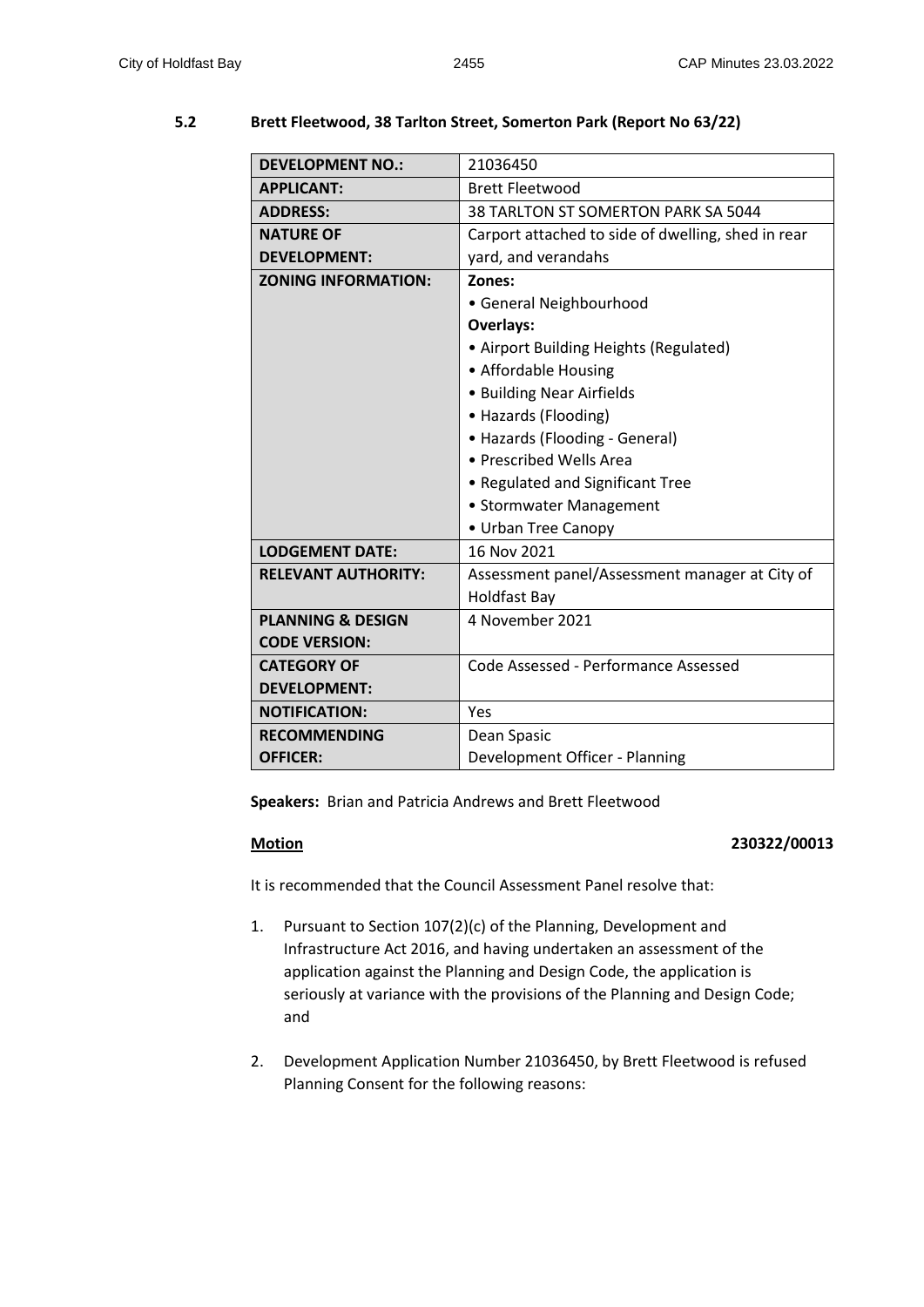Proposal does not satisfy:

1. Performance Outcome 11.1 Ancillary Buildings and Structures:

DTS/DPF 11.1

Ancillary Buildings: (b) have a floor area not exceeding 60 square metres; (h) have a wall height (or post height) not exceeding 3 metres; (k) retains a total area of soft landscaping amounting to 25 percent of the site area

Moved J Gronthos, Seconded S Reachill **Carried**

## **5.3 George Moore, 7 High Street, South Brighton (Report No 64/22)**

| <b>DEVELOPMENT NO.:</b>      | 21036964                                          |
|------------------------------|---------------------------------------------------|
| <b>APPLICANT:</b>            | George Moore                                      |
| <b>ADDRESS:</b>              | 7 HIGH ST SOUTH BRIGHTON SA 5048                  |
| <b>NATURE OF</b>             | Retrospective retaining wall up to 1.15 metres in |
| <b>DEVELOPMENT:</b>          | height with 1.8 metre high fence on top along the |
|                              | side and rear boundaries                          |
| <b>ZONING INFORMATION:</b>   | Zones:                                            |
|                              | • General Neighbourhood                           |
|                              | <b>Overlays:</b>                                  |
|                              | • Airport Building Heights (Regulated)            |
|                              | • Affordable Housing                              |
|                              | • Hazards (Flooding - General)                    |
|                              | • Prescribed Wells Area                           |
|                              | • Regulated and Significant Tree                  |
|                              | • Stormwater Management                           |
|                              | • Traffic Generating Development                  |
|                              | • Urban Tree Canopy                               |
| <b>LODGEMENT DATE:</b>       | 16 Nov 2021                                       |
| <b>RELEVANT AUTHORITY:</b>   | Assessment panel                                  |
| <b>PLANNING &amp; DESIGN</b> | 4 November 2022                                   |
| <b>CODE VERSION:</b>         |                                                   |
| <b>CATEGORY OF</b>           | Code Assessed - Performance Assessed              |
| <b>DEVELOPMENT:</b>          |                                                   |
| <b>NOTIFICATION:</b>         | Yes                                               |
| <b>RECOMMENDING</b>          | Dean Spasic                                       |
| <b>OFFICER:</b>              | Development Officer - Planning                    |

### **Motion 230322/00014**

It is recommended that the Council Assessment Panel resolve that:

1. Pursuant to Section 107(2)(c) of the Planning, Development and Infrastructure Act 2016, and having undertaken an assessment of the application against the Planning and Design Code, the application is NOT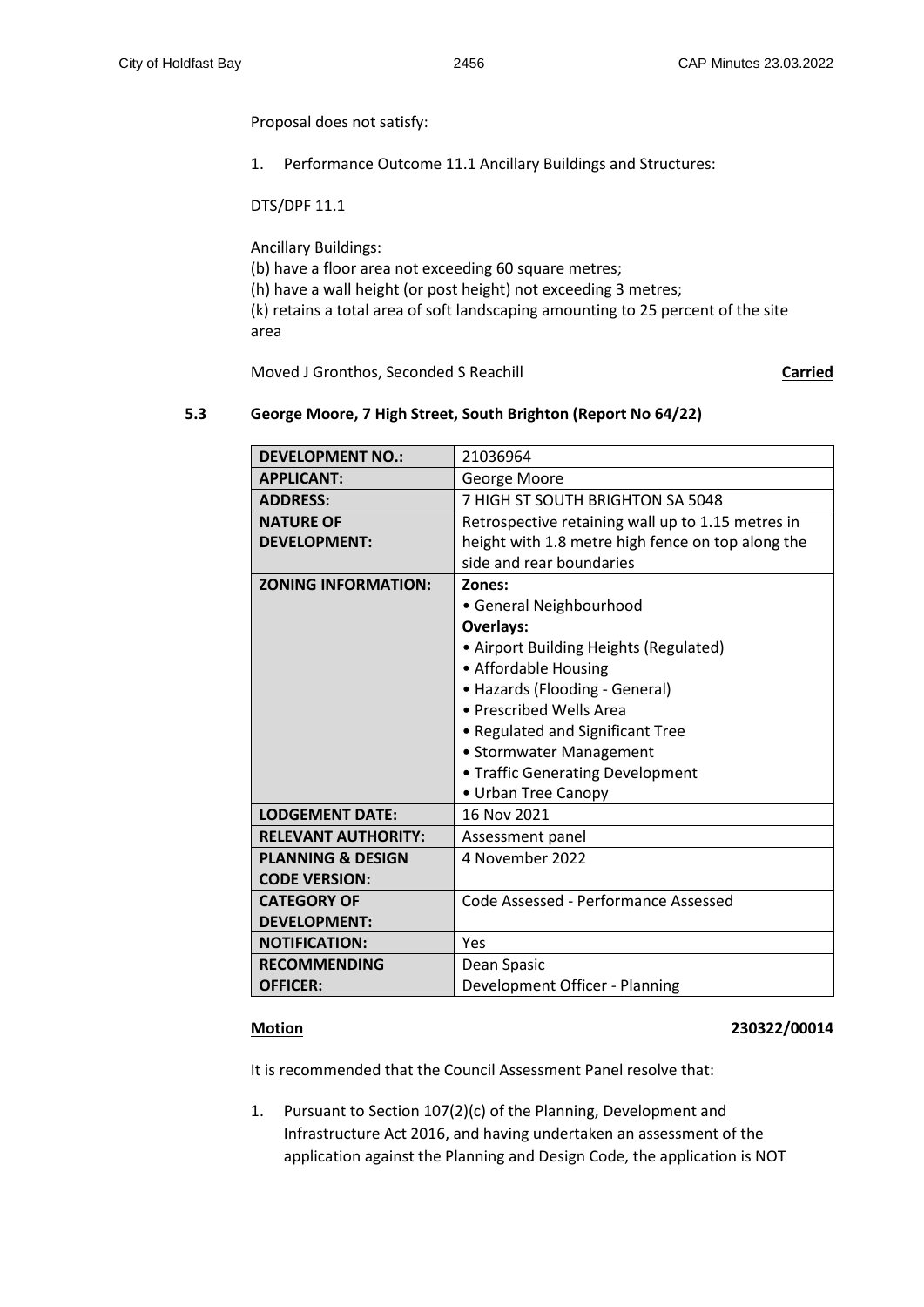seriously at variance with the provisions of the Planning and Design Code; and

2. Development Application Number 21036964, by George Moore is granted Planning Consent subject to the following conditions:

## **CONDITIONS**

### Planning Consent

1. The development granted approval shall be undertaken and completed in accordance with the stamped plans and documentation.

## ADVISORY NOTES

General Notes

- 1. No work can commence on this development unless a Development Approval has been obtained. If one or more consents have been granted on this Decision Notification Form, you must not start any site works or building work or change of use of the land until you have received notification that Development Approval has been granted.
- 2. Appeal rights General rights of review and appeal exist in relation to any assessment, request, direction or act of a relevant authority in relation to the determination of this application, including conditions.
- 3. This consent or approval will lapse at the expiration of 2 years from its operative date, subject to the below or subject to an extension having been granted by the relevant authority.
- 4. Where an approved development has been substantially commenced within 2 years from the operative date of approval, the approval will then lapse 3 years from the operative date of the approval (unless the development has been substantially or fully completed within those 3 years, in which case the approval will not lapse).
- 5. A decision of the Commission in respect of a development classified as restricted development in respect of which representations have been made under section 110 of the Act does not operate
	- a. until the time within which any person who made any such representation may appeal against a decision to grant the development authorisation has expired; or
	- b. if an appeal is commenced
		- i. until the appeal is dismissed, struck out or withdrawn; or
		- ii. until the questions raised by the appeal have been finally determined (other than any question as to costs).

Moved S Reachill, Seconded J Fleming **Carried**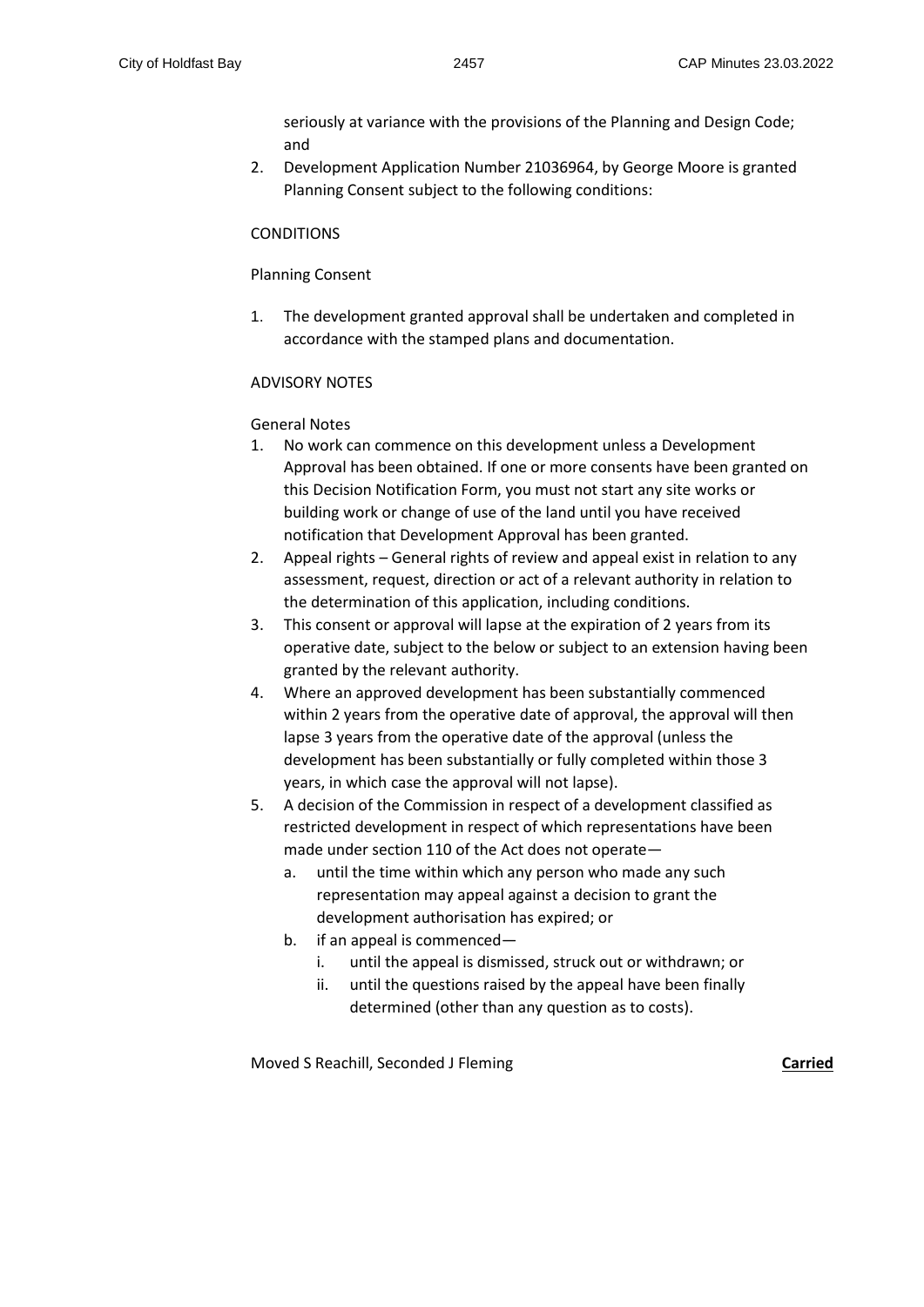### **DEVELOPMENT NO.:** 21038788 **APPLICANT:** Ron Meyles **ADDRESS:** 8 COVENTRY ST BRIGHTON SA 5048 **NATURE OF DEVELOPMENT:** Construction of three single storey row dwellings **ZONING INFORMATION: Zones:** • General Neighbourhood **Overlays:** • Airport Building Heights (Regulated) • Affordable Housing • Hazards (Flooding - General) • Prescribed Wells Area • Regulated and Significant Tree • Stormwater Management • Traffic Generating Development • Urban Tree Canopy **LODGEMENT DATE:** 6 Dec 2021 RELEVANT AUTHORITY: | Assessment panel **PLANNING & DESIGN CODE VERSION:** 4 November **CATEGORY OF DEVELOPMENT:** Code Assessed - Performance Assessed **NOTIFICATION:** Yes **RECOMMENDING OFFICER:** Dean Spasic Development Officer - Planning

# **5.4 Ron Meyles, 8 Coventry Street, Brighton (Report No 65/22)**

### **Motion 230322/00015**

It is recommended that the Council Assessment Panel resolve that:

- 1. Pursuant to Section 107(2)(c) of the Planning, Development and Infrastructure Act 2016, and having undertaken an assessment of the application against the Planning and Design Code, the application is NOT seriously at variance with the provisions of the Planning and Design Code; and
- 2. Development Application Number 21038788, by Ron Meyles is granted Planning Consent subject to the following reasons/conditions/reserved matters:

# **CONDITIONS**

# Planning Consent

1. The development granted approval shall be undertaken and completed in accordance with the stamped plans and documentation, except where varied by conditions below (if any).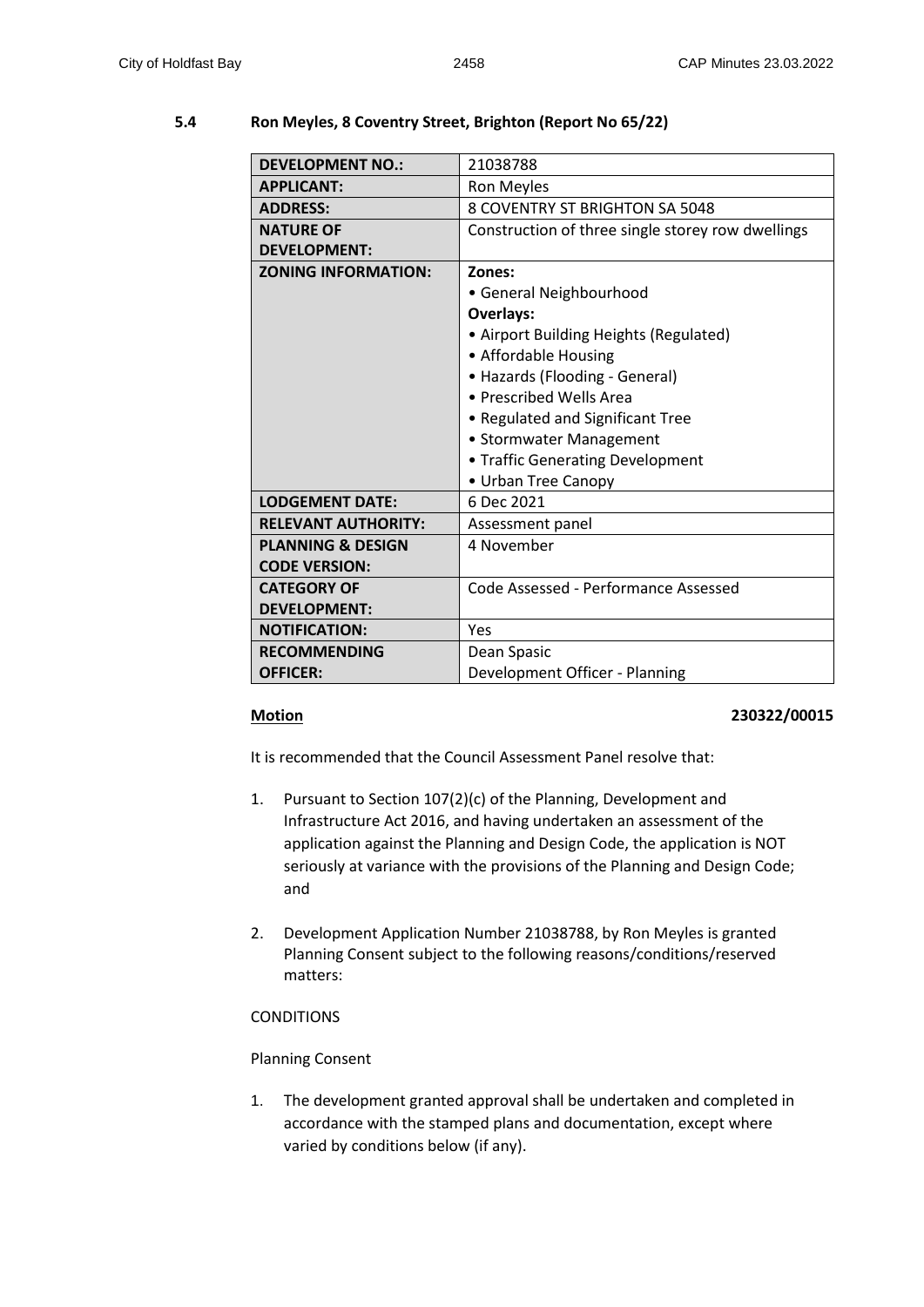- 2. That landscaping as detailed in the approved plans shall be planted prior to occupation and shall be maintained in good health and condition at all times. Any such vegetation shall be replaced if and when it dies or becomes seriously diseased.
- 3. Tree(s) must be planted and/or retained in accordance with DTS/DPF 1.1 of the Urban Tree Canopy Overlay in the Planning and Design Code (as at the date of lodgement of the application). New trees must be planted within 12 months of occupation of the dwelling(s) and maintained.
- 4. Rainwater tank(s) must be installed in accordance with DTS/DPF 1.1 of the Stormwater Management Overlay in the Planning and Design Code (as at the date of lodgement of the application) within 12 months of occupation of the dwelling(s).

## ADVISORY NOTES

## General Notes

- 1. No work can commence on this development unless a Development Approval has been obtained. If one or more consents have been granted on this Decision Notification Form, you must not start any site works or building work or change of use of the land until you have received notification that Development Approval has been granted.
- 2. Appeal rights General rights of review and appeal exist in relation to any assessment, request, direction or act of a relevant authority in relation to the determination of this application, including conditions.
- 3. This consent or approval will lapse at the expiration of 2 years from its operative date, subject to the below or subject to an extension having been granted by the relevant authority.
- 4. Where an approved development has been substantially commenced within 2 years from the operative date of approval, the approval will then lapse 3 years from the operative date of the approval (unless the development has been substantially or fully completed within those 3 years, in which case the approval will not lapse).
- 5. A decision of the Commission in respect of a development classified as restricted development in respect of which representations have been made under section 110 of the Act does not operate
	- a. until the time within which any person who made any such representation may appeal against a decision to grant the development authorisation has expired; or
	- b. if an appeal is commenced
		- i. until the appeal is dismissed, struck out or withdrawn; or
		- ii. until the questions raised by the appeal have been finally determined (other than any question as to costs).

Moved J Gronthos, Seconded S Reachill **Carried**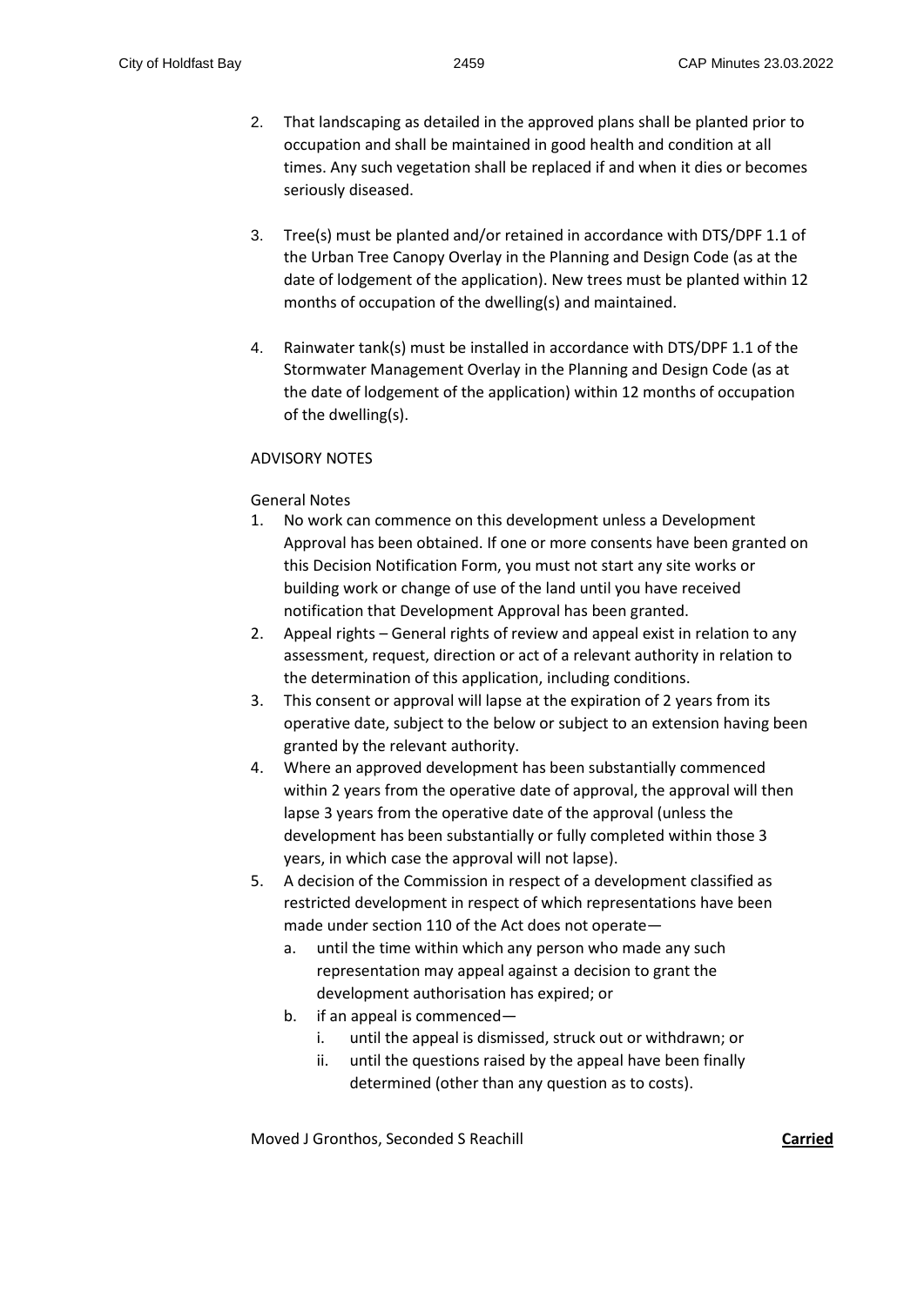# **5.5 CME Group Pty Ltd, 410-420 Brighton Road, Hove (Report No 66/22)**

| <b>DEVELOPMENT NO.:</b>      | 22002907                                                   |  |  |  |  |
|------------------------------|------------------------------------------------------------|--|--|--|--|
| <b>APPLICANT:</b>            | <b>CME GROUP PTY LTD</b>                                   |  |  |  |  |
| <b>ADDRESS:</b>              | 410-420 BRIGHTON RD HOVE SA 5048                           |  |  |  |  |
| <b>NATURE OF</b>             | The construction of $2 \times 15$ metre light poles to the |  |  |  |  |
| <b>DEVELOPMENT:</b>          | northern side of the rugby field                           |  |  |  |  |
| <b>ZONING INFORMATION:</b>   | Zones:                                                     |  |  |  |  |
|                              | • Recreation                                               |  |  |  |  |
|                              | <b>Overlays:</b>                                           |  |  |  |  |
|                              | • Heritage Adjacency                                       |  |  |  |  |
|                              | • Major Urban Transport Routes                             |  |  |  |  |
|                              | • Prescribed Wells Area                                    |  |  |  |  |
|                              | • Advertising Near Signalised Intersections                |  |  |  |  |
|                              | • Hazards (Flooding)                                       |  |  |  |  |
|                              | • Local Heritage Place                                     |  |  |  |  |
|                              | • Traffic Generating Development                           |  |  |  |  |
|                              | • Hazards (Flooding - General)                             |  |  |  |  |
|                              | • Key Railway Crossings                                    |  |  |  |  |
|                              | • Airport Building Heights (Regulated)                     |  |  |  |  |
|                              | • Regulated and Significant Tree                           |  |  |  |  |
| <b>LODGEMENT DATE:</b>       | 4 Feb 2022                                                 |  |  |  |  |
| <b>RELEVANT AUTHORITY:</b>   | Assessment panel                                           |  |  |  |  |
| <b>PLANNING &amp; DESIGN</b> | 3 February 2022 2022.2                                     |  |  |  |  |
| <b>CODE VERSION:</b>         |                                                            |  |  |  |  |
| <b>CATEGORY OF</b>           | Code Assessed - Performance Assessed                       |  |  |  |  |
| <b>DEVELOPMENT:</b>          |                                                            |  |  |  |  |
| <b>NOTIFICATION:</b>         | Yes                                                        |  |  |  |  |
| <b>RECOMMENDING</b>          | Dean Spasic                                                |  |  |  |  |
| <b>OFFICER:</b>              | Development Officer - Planning                             |  |  |  |  |

### **Motion 240322/00016**

It is recommended that the Council Assessment Panel resolve that:

- 1. Pursuant to Section 107(2)(c) of the Planning, Development and Infrastructure Act 2016, and having undertaken an assessment of the application against the Planning and Design Code, the application is NOT seriously at variance with the provisions of the Planning and Design Code; and
- 2. Development Application Number 22002907, by CME GROUP PTY LTD is granted Planning Consent subject to the following conditions: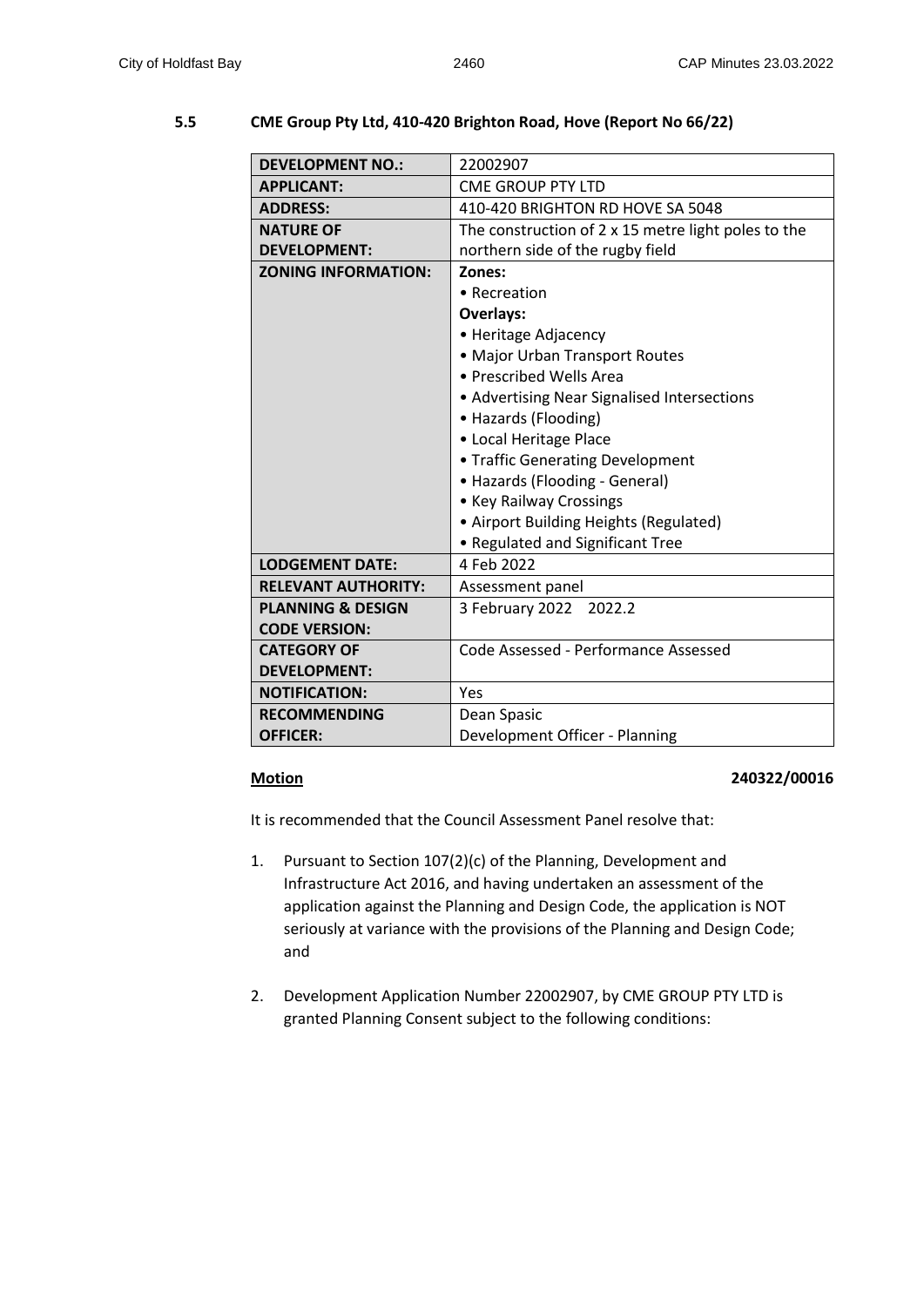# **CONDITIONS**

### Planning Consent

- 1. The development granted approval shall be undertaken and completed in accordance with the stamped plans and documentation, except where varied by conditions below (if any).
- 2. Lighting is to be switched off no later than 9:30pm on any day, and must remain off until sunrise the following day.
- 3. Light spill levels from the light herein approved are not more than 5 Lux when measured at the window of any adjacent dwelling or aged care facility.

# ADVISORY NOTES General Notes

- 1. No work can commence on this development unless a Development Approval has been obtained. If one or more consents have been granted on this Decision Notification Form, you must not start any site works or building work or change of use of the land until you have received notification that Development Approval has been granted.
- 2. Appeal rights General rights of review and appeal exist in relation to any assessment, request, direction or act of a relevant authority in relation to the determination of this application, including conditions.
- 3. This consent or approval will lapse at the expiration of 2 years from its operative date, subject to the below or subject to an extension having been granted by the relevant authority.
- 4. Where an approved development has been substantially commenced within 2 years from the operative date of approval, the approval will then lapse 3 years from the operative date of the approval (unless the development has been substantially or fully completed within those 3 years, in which case the approval will not lapse).
- 5. A decision of the Commission in respect of a development classified as restricted development in respect of which representations have been made under section 110 of the Act does not operate
	- a. until the time within which any person who made any such representation may appeal against a decision to grant the development authorisation has expired; or
	- b. if an appeal is commenced
		- i. until the appeal is dismissed, struck out or withdrawn; or
		- ii. until the questions raised by the appeal have been finally determined (other than any question as to costs).

Moved J Gronthos, Seconded S Reachill **Carried**